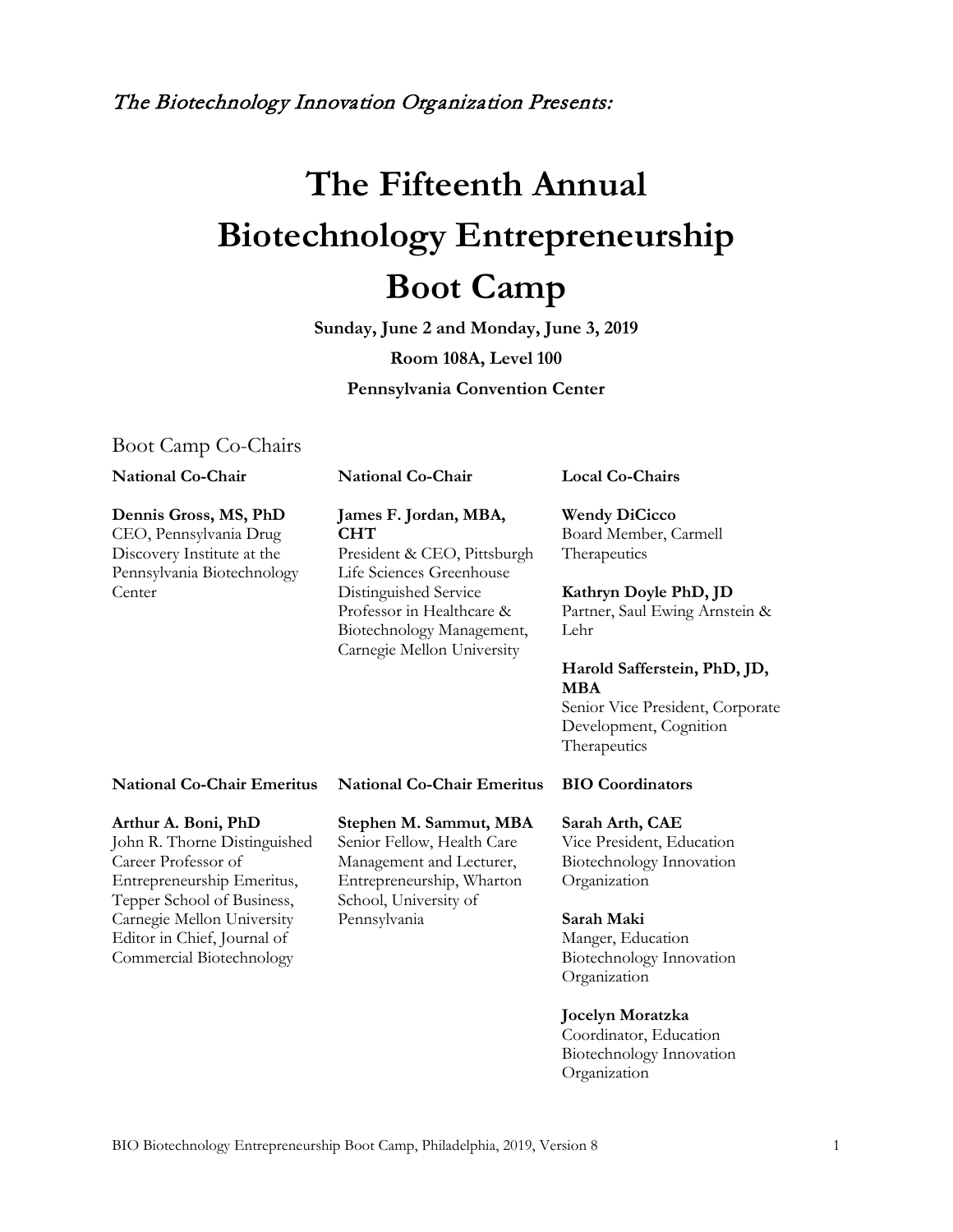#### History: The 2005 to 2019 Boot Camps

The Biotechnology Entrepreneurship Boot Camp was founded by Professors Arthur Boni of the Tepper School of Business at Carnegie Mellon, and Steve Sammut of the Wharton School, and by Jeffrey Libson, Partner, Pepper Hamilton LLP and Lecturer at Wharton School Health Care Management Program. The first Boot Camp was launched at the 2005 BIO Industry Organization's Annual Meeting in Philadelphia. The Boot Camp was originally designed as a program for CSOs but is now expanded in scope and design to address a broad range of issues for entrepreneurs more generally. The Boot Camp was created in response to the growing need in the managerial, scientific and academic community to learn about the necessary elements and skills to transform technology and invention into a viable company. The Biotechnology Innovation Organization through its BIO 2005 Academic-Industry Committee ("AI") worked with the founders to develop this unique program to fill this knowledge gap. The insight and energy required for entrepreneurial success can be developed by anyone motivated to think strategically, select projects and plan for expeditious and cost-effective management, understand the requirements of all the involved stakeholders, and oversee the essential components of the commercialization process.

The Boot Camp concept is Philadelphia's legacy gift to BIO and future annual meetings. The intention is that the Boot Camp will travel from year to year to each of the BIO International Convention venues – a veritable "moveable feast." Now in its fourteenth year, the Boot Camp was offered at BIO International Convention's in Chicago in 2006, 2010, and 2013, Boston in 2007 and 2012, Philadelphia in 2005 and 2015. San Diego in 2008, 2014 and 2017, Atlanta in 2009 and Washington, DC in 2011. The creation of the syllabus, the recruitment of faculty, and the faculty's extensive preparation suggested that wherever possible there should be core faculty, i.e., a portion of the faculty from the Philadelphia Boot Camp who would volunteer from year to year. This approach has the added benefit of improving the presentations and the material from year to year as the faculty themselves identify what works, as well as how to teach together. Most of the faculty (and presenting companies), however, is recruited from the host region.

To facilitate and incorporate local participation, local co-chairs are recruited each year. In previous years, Local Co-Chairs were:

#### *Chicago, IL, 2006:*

- Panayiotis P. Constantinides, Ph.D, Principal, Biopharmaceutical & Drug Delivery Consulting
- Elsie Quaite-Randall, Ph.D., MBA Executive Director of the Office of Research Contracts and IP, McMaster University, formerly of Office of Technology Transfer, Argonne National Laboratory

#### *Boston, MA, 2007:*

• Robert Creeden, Partners HealthCare Systems, Inc., Managing Director, Center for Innovative Ventures

#### *San Diego, CA, 2008*

- Kurt A. May, MBA, Assistant Dean, Executive Development Center, Rady School of Management, University of California, San Diego
- Duane J. Roth, Chief Executive Officer and Member of the Board of CONNECT*.*
- Steve Flaim, PhD, FACC, FAHA, Chairman Emeritus, Tech Coast Angels, Director Angel Capital Association

#### *Atlanta, GA, 2009*

- Frank R. Hunt, MS MBA, President, SE bioStrategies, Inc., CEO, PNP Therapeutics, Inc.
- Dennis P. Schafer, CEO, Life Science Management

#### *Chicago, IL, 2010*

• Patrick G. Morand, Managing Director, SWMF Life Science Fund

• Charles B. Hoslet, Managing Director, UW-Madison Office of Corporate Relations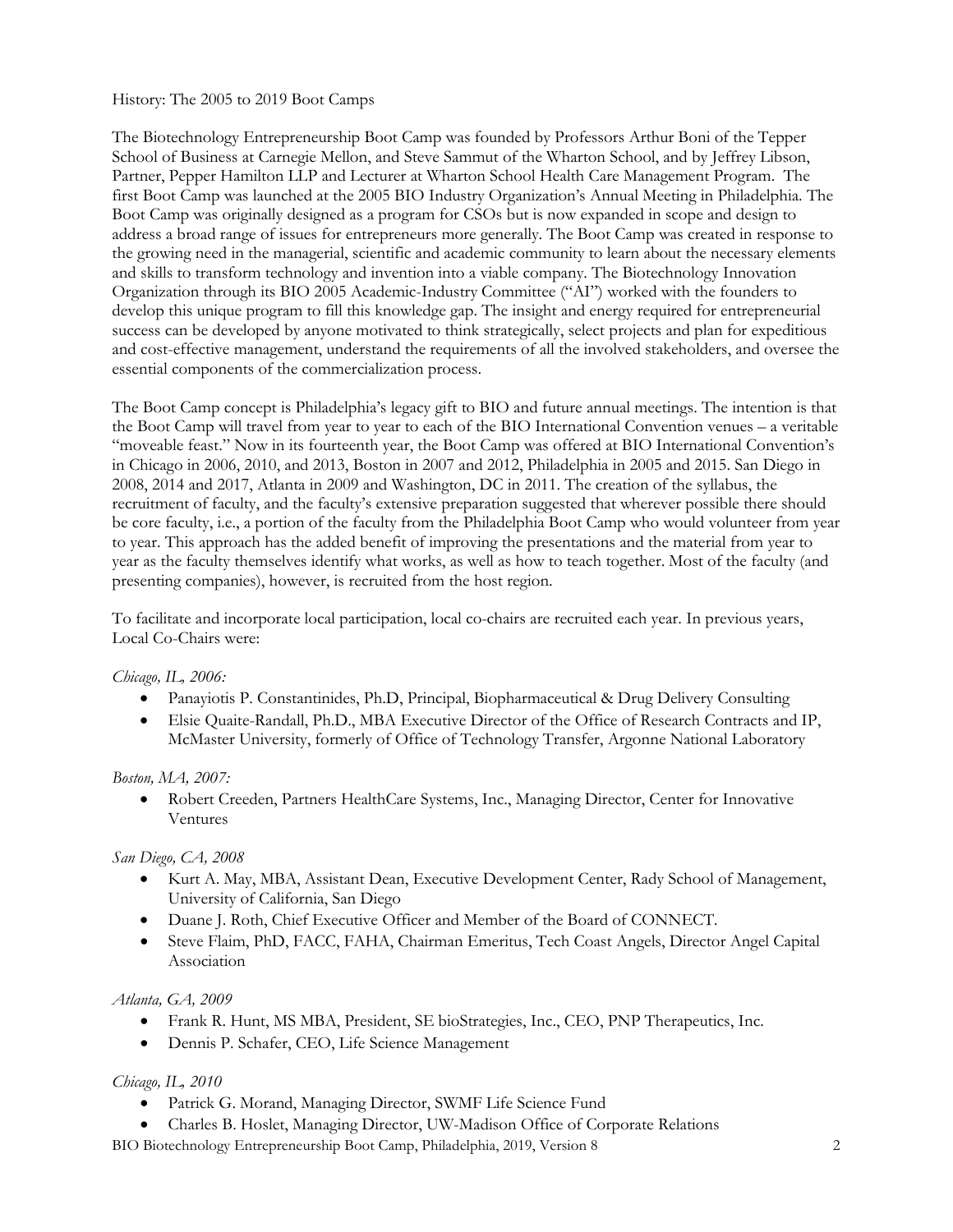• Allen J. Dines, Assistant Director, Office of Corporate Relations, University of Wisconsin

## *Washington, DC, 2011*

- Elana Fine, Director of Venture Investments, Dingman Center for Entrepreneurship, Robert H. Smith School of Business, University of Maryland
- Toby Gordon, Sc.D., Associate Professor, The Johns Hopkins Carey Business School
- Martha J. Connolly, Ph.D., Director, Maryland Industrial Partnerships, University of Maryland

## *Boston, MA, 2012*

- Ashley J. Stevens, D.Phil. (Oxon), CLP, President, Focus IP Group, LLC and Lecturer, Strategy and Innovation Department, School of Management, Boston University
- Rekha Paleyanda, PhD, Sr. Business Strategy and Licensing Manager, Partners Healthcare

## *Chicago, IL, 2013*

- Patrick G. Morand, Managing Partner**,** Open Prairie Ventures
- Allen J. Dines, Assistant Director, Office of Corporate Relations & Venture Designer Hybrid Zone X,

University of Wisconsin-Madison

## *San Diego, CA, 2014*

- Kurt A. May, MBA, Co-founder and Chairman, Psynomics Incorporated
- Larry Stambaugh, Founding Principal, Aperçu Partners
- Justin Chakma, Associate Director, Auspex Pharmaceuticals and Thomas, McNerney & Partners, LLC

## *Philadelphia, PA, 2015*

- Dennis Gross, M.S., Ph.D., CEO, Pennsylvania Drug Discovery Institute at The Pennsylvania Biotechnology Center
- James Jordan, MBA, CHT, Chief Investment Officer, Pittsburgh Life Sciences Greenhouse, Distinguished Service Professor in Healthcare & Biotechnology Management, Carnegie Mellon University
- Alex B. Reitz, PhD., CEO, Fox Chase Chemical Diversity Center, Inc., The Pennsylvania Biotechnology Center

## *San Francisco, CA 2016*

- Benjamin Chen, Ph.D. Managing Director, Ignatius Transaction Partners
- Moira Gunn, Ph.D. Host, NPR BioTech Nation, Director, Business of Biotechnology Program**,** Professor, School of Management University of San Francisco

## *San Diego, CA 2017*

- Steve Flaim, PhD, FACC, FAHA, Chairman Emeritus, Tech Coast Angels, Director Angel Capital Association
- Larry Stambaugh, Founding Principal, Aperçu Partners, Founding Principal, Aperçu Partners, Chairman, Molecular Assemblies, Inc., Chairman, MindXSciences, Inc., LifeTime Director, BioCom, Chairman, ParaNetics

## *Boston, MA 2018*

- Edward Ross, Jr., MBA, President & CEO, ReadyDock, Inc., Member, MassMedical Angels and Launchpad Venture Group
- Amy Siegel, MA, Co-founder and President, S2N Health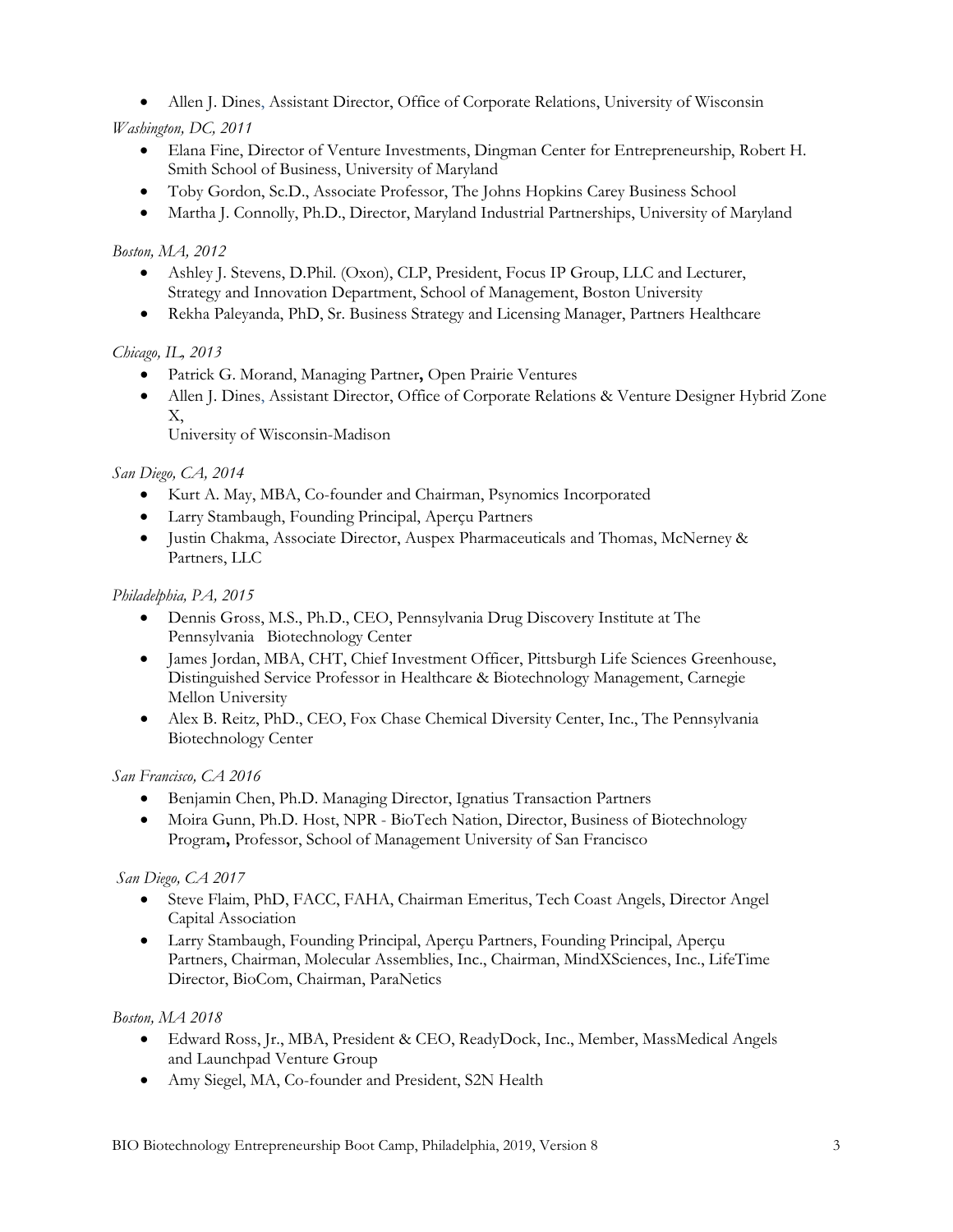*Philadelphia, PA 2019* 

- Harold Safferstein, PhD, JD, MBA, Senior Vice President, Corporate Development, Cognition Therapeutics
- Kathryn Doyle PhD, JD, Partner, Saul Ewing Arnstein & Lehr
- Wendy DiCicco, Board Member, Carmell Therapeutics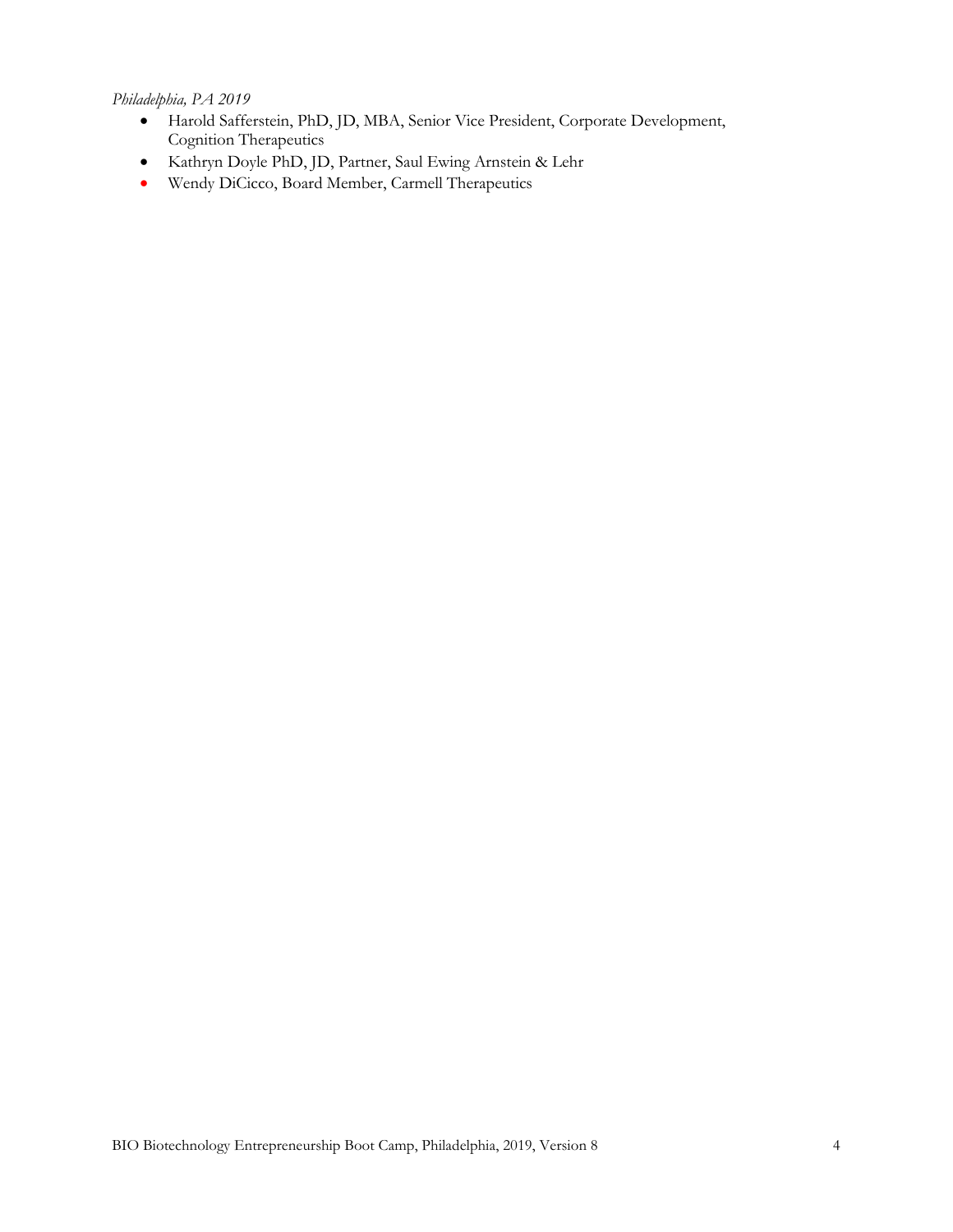| Convention Registration opens at 1:00 PM on Saturday, June 1. Participants in the Boot Camp should obtain their<br>Convention Badges prior to the Boot Camp. |                                                                                                                                                                                                                                                                                                                                                                                                                                                                                                                                                                                                                                                                                                                                                                                                                                                                                  |                                                                                                                                                                                                                                                                                                                                                                                                                                                                                                                                                                                                                                                                                                                                                                                                                                                                                              |
|--------------------------------------------------------------------------------------------------------------------------------------------------------------|----------------------------------------------------------------------------------------------------------------------------------------------------------------------------------------------------------------------------------------------------------------------------------------------------------------------------------------------------------------------------------------------------------------------------------------------------------------------------------------------------------------------------------------------------------------------------------------------------------------------------------------------------------------------------------------------------------------------------------------------------------------------------------------------------------------------------------------------------------------------------------|----------------------------------------------------------------------------------------------------------------------------------------------------------------------------------------------------------------------------------------------------------------------------------------------------------------------------------------------------------------------------------------------------------------------------------------------------------------------------------------------------------------------------------------------------------------------------------------------------------------------------------------------------------------------------------------------------------------------------------------------------------------------------------------------------------------------------------------------------------------------------------------------|
| Sunday, June 2, 2019 Program Schedule                                                                                                                        |                                                                                                                                                                                                                                                                                                                                                                                                                                                                                                                                                                                                                                                                                                                                                                                                                                                                                  |                                                                                                                                                                                                                                                                                                                                                                                                                                                                                                                                                                                                                                                                                                                                                                                                                                                                                              |
| $8:00$ AM -<br>8:30 AM                                                                                                                                       |                                                                                                                                                                                                                                                                                                                                                                                                                                                                                                                                                                                                                                                                                                                                                                                                                                                                                  | Registration & Continental Breakfast                                                                                                                                                                                                                                                                                                                                                                                                                                                                                                                                                                                                                                                                                                                                                                                                                                                         |
| $8:30$ AM -<br>$9:00$ AM                                                                                                                                     | Opening Remarks, Program Overview of<br><b>Program and Sponsor Acknowledgments</b>                                                                                                                                                                                                                                                                                                                                                                                                                                                                                                                                                                                                                                                                                                                                                                                               | <b>National Co-Chair Emeritus:</b><br>Stephen M. Sammut, MBA<br>Senior Fellow, Health Care Management and<br>Lecturer, Entrepreneurship, Wharton School,<br>University of Pennsylvania                                                                                                                                                                                                                                                                                                                                                                                                                                                                                                                                                                                                                                                                                                       |
| $9:00$ AM -<br>9:45 AM                                                                                                                                       | <b>SESSION 1: Keynote Speaker</b><br>Jeffrey D. Marrazzo, MBA, MPA<br>Chief Executive Officer, Spark Therapeutics,<br>lnc.                                                                                                                                                                                                                                                                                                                                                                                                                                                                                                                                                                                                                                                                                                                                                       | Introduced by:<br>Kathryn Doyle, PhD, JD<br>Partner, Saul Ewing Arnstein & Lehr                                                                                                                                                                                                                                                                                                                                                                                                                                                                                                                                                                                                                                                                                                                                                                                                              |
| $9:45 AM -$<br>10:45 AM                                                                                                                                      | <b>SESSION 2: Project, Product or Platform:</b><br>Assessment and Qualification of<br>Technologies as a Basis for a Business<br>Startup<br>Forming a company around a technology is<br>relatively easy. Staffing and capitalizing it is<br>another story. Savvy employees, astute venture<br>capitalists, and selective prospective strategic<br>partners know that companies without<br>technological "critical mass" sufficient to bring<br>a series of products to the market are<br>unsustainable. This session will provide tools<br>and a contextual framework (the metaphor of<br>a "project, product, or platform") as to how<br>technologies can be assessed for capitalization<br>and partnering. The session includes a real-<br>time review of the technology of a new<br>company with intent of recommending<br>commercialization and risk reduction<br>strategies. | <b>Moderator and Lecturer:</b><br>Arthur A. Boni, PhD<br>John R. Thorne Distinguished Career Professor of<br>Entrepreneurship Emeritus, Tepper School of<br>Business, Carnegie Mellon University<br>Editor in Chief, Journal of Commercial<br>Biotechnology<br>Presenter:<br>D. Kacy Cullen, PhD<br>Founder, Innervace, LLC<br>Associate Professor of Neurosurgery &<br>Bioengineering, University of Pennsylvania School<br>of Medicine<br>Sponsor:<br>Kathryn Doyle, PhD, JD<br>Partner, Saul Ewing Arnstein & Lehr<br>Commentators:<br><b>Wendy DiCicco</b><br>Board Member, Carmell Therapeutics<br>Dennis Gross, MS, PhD<br>CEO, Pennsylvania Drug Discovery Institute at<br>the Pennsylvania Biotechnology Center<br>Vivian Lee<br>Managing Director, Aqua Partners LLC<br>Harold Safferstein, PhD, JD, MBA<br>Senior Vice President, Corporate Development,<br>Cognition Therapeutics |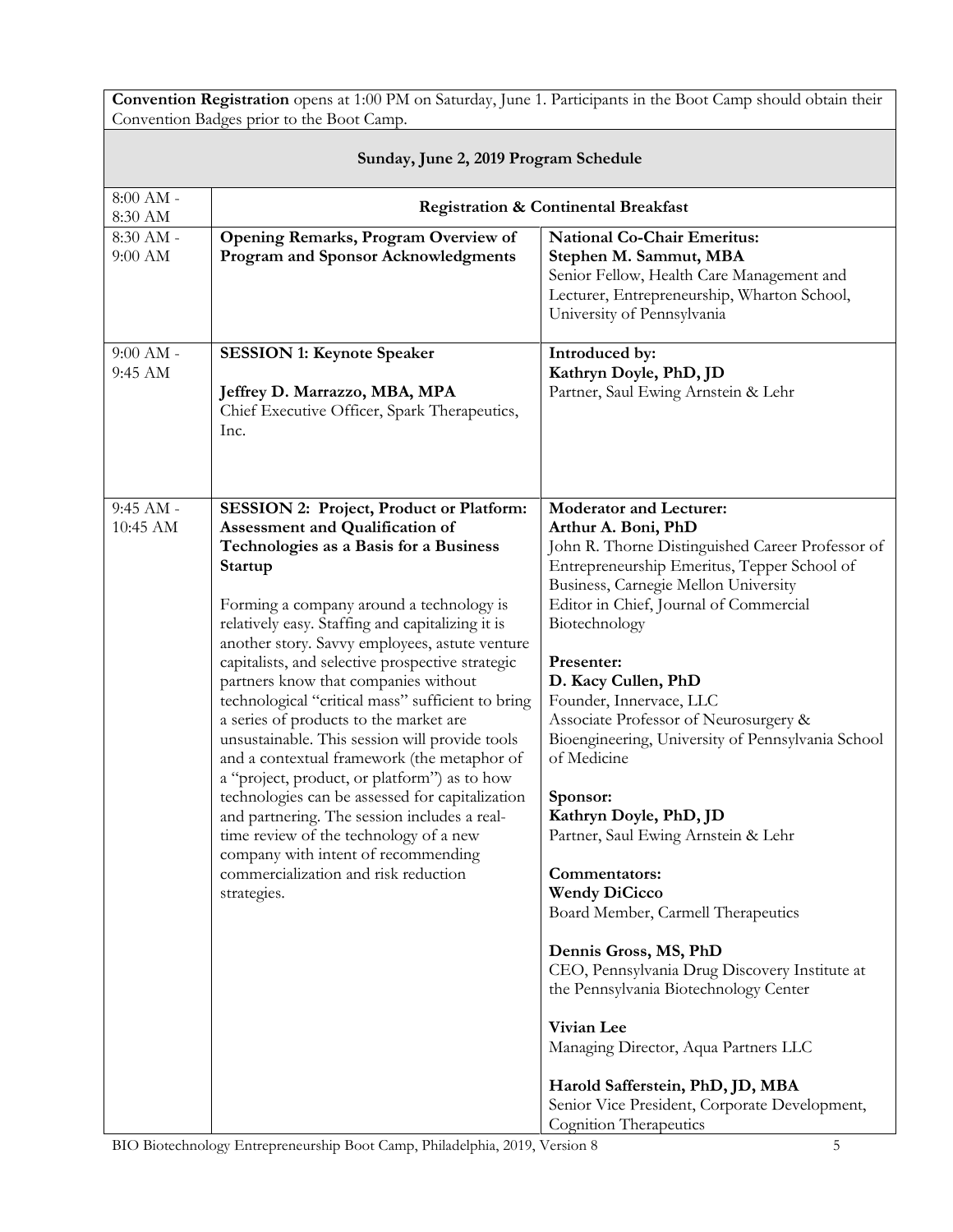|                          |                                                                                                                                                                                                                                                                                                                                                                                                                         | John S. Swartley, MBA, PhD<br>Associate Vice Provost for Research, Managing<br>Director, Penn Center for Innovation                                                                                                                                                                                      |
|--------------------------|-------------------------------------------------------------------------------------------------------------------------------------------------------------------------------------------------------------------------------------------------------------------------------------------------------------------------------------------------------------------------------------------------------------------------|----------------------------------------------------------------------------------------------------------------------------------------------------------------------------------------------------------------------------------------------------------------------------------------------------------|
| $10:45$ AM -<br>11:00 AM | Break-out with refreshments for case<br>discussion followed by group<br>recommendations                                                                                                                                                                                                                                                                                                                                 | Reconvene for group recommendations                                                                                                                                                                                                                                                                      |
| $11:00$ AM -<br>11:45 AM | Session 3: Reimbursement & Pricing<br><b>Strategies</b><br>It is never too early to assess how the market<br>will respond to products, especially as it relates<br>to pricing and reimbursement. Many<br>companies do not address this issue and then<br>run into problems (and potentially failures).<br>This session will address the fundamentals of<br>pharmaceutical pricing and reimbursement<br>strategies.      | Moderator:<br>Stephen M. Sammut, MBA<br>Senior Fellow, Health Care Management and<br>Lecturer, Entrepreneurship, Wharton School,<br>University of Pennsylvania<br>Faculty:<br>Robert Wanerman, JD, MPH<br>Partner, Epstein Becker & Green, PC                                                            |
| 11:45 AM -<br>12:45 PM   | <b>SESSION 4: What Every Investigator Must</b><br>Know about IP in Biotechnology Startups<br>The goal of the session is to provide<br>information and insight into the specific issues<br>confronting investigators, entrepreneurs,<br>investors, and their patent attorneys.<br>Additionally, the speakers will describe the<br>prevailing treatment by the PTO and the<br>courts of specific issues and implications. | Moderator:<br>Stephen M. Sammut, MBA<br>Senior Fellow, Health Care Management and<br>Lecturer, Entrepreneurship, Wharton School,<br>University of Pennsylvania<br>Faculty:<br>Kathryn Doyle, PhD, JD<br>Partner, Saul Ewing Arnstein & Lehr LLP<br>Raymond A. Miller, JD<br>Partner, Pepper Hamilton LLP |
| 12:45 PM -<br>1:15 PM    | Lunch                                                                                                                                                                                                                                                                                                                                                                                                                   |                                                                                                                                                                                                                                                                                                          |
| $1:15$ PM $-$<br>2:15 PM | <b>SESSION 5: Regulatory Planning for the</b><br>U.S. & Global Market - Implications for<br><b>Strategy and Financing</b><br>This session provides the specific insight into<br>planning for U.S. and global regulations and<br>clinical trials. What are the considerations and<br>the challenges that sponsors might encounter?                                                                                       | Moderator:<br>Dennis Gross, MS, PhD<br>CEO, Pennsylvania Drug Discovery Institute at<br>the Pennsylvania Biotechnology Center<br>Faculty:<br>David T. Lin, PhD, MBA<br>President, TS Pharma Experts                                                                                                      |
| $2:15$ PM $-$<br>3:00 PM | <b>SESSION 6: The R&amp;D - Marketing</b><br>Interface<br>By expanding upon a strategic development<br>tool based upon FDA Guidance called the<br>target product profile (TPP), alignment of R&D,<br>reimbursement, pricing, regulatory, label claim,                                                                                                                                                                   | <b>Moderator and Speaker:</b><br>James Jordan, MBA, CHT<br>President & CEO, Pittsburgh Life Sciences<br>Greenhouse<br>Distinguished Service Professor in Healthcare &<br>Biotechnology Management, Carnegie Mellon<br>University                                                                         |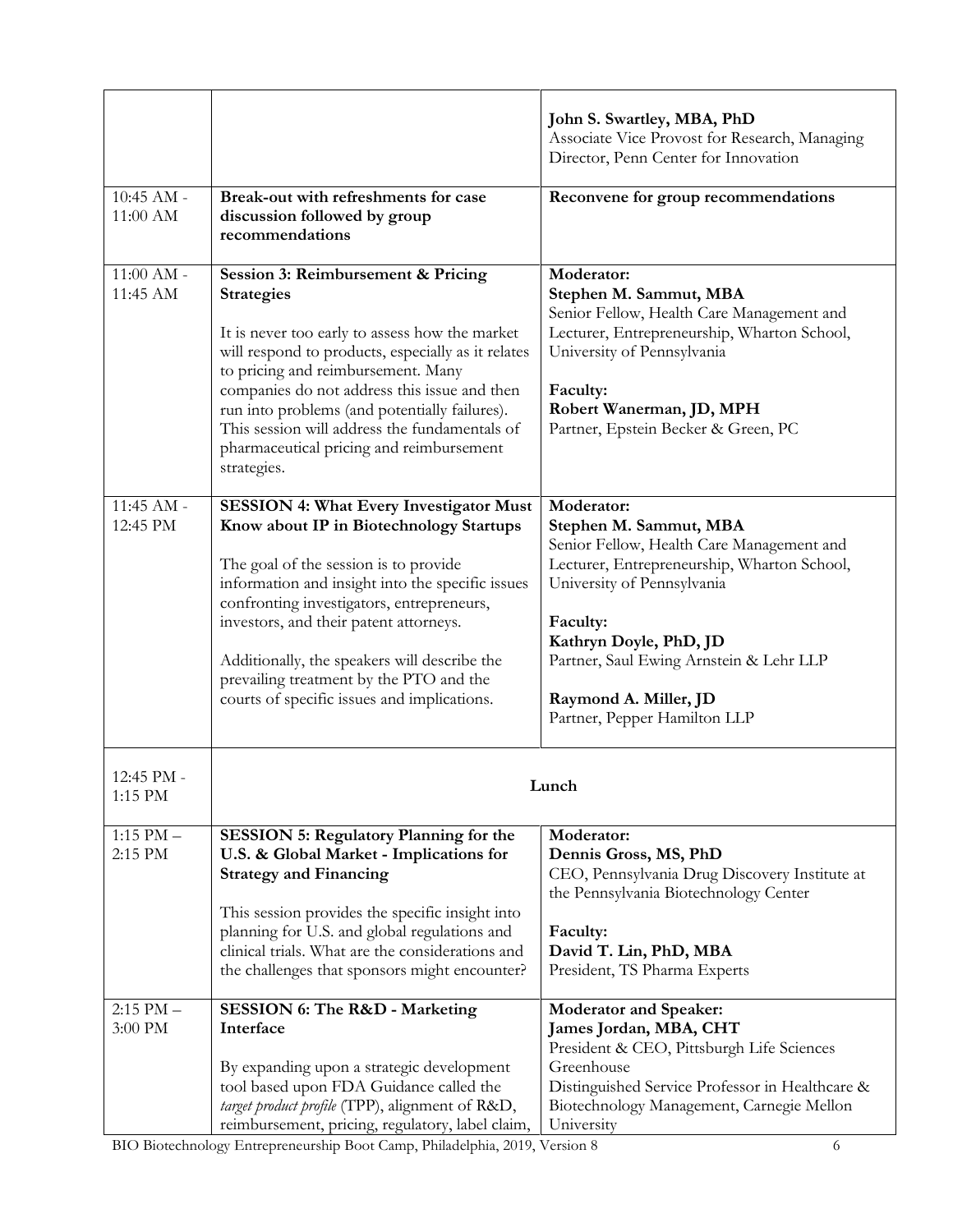|                          | IP, marketing, and sales strategies are aided.<br>The TPP ensures product strategy and<br>commercialization plan details do not<br>disconnect as resource and technical<br>constraints avail themselves during<br>implementation.                                                                                                                                                                                                                                                                                                                                                                                                                   | Faculty:<br>Thanigavelan Jambulingam, PhD<br>Professor, Pfizer Fellow, Arrupe Research Fellow,<br>Department of Pharmaceutical and Healthcare<br>Marketing, Haub School of Business, Saint<br>Joseph's University                                                                                                                                                                                   |
|--------------------------|-----------------------------------------------------------------------------------------------------------------------------------------------------------------------------------------------------------------------------------------------------------------------------------------------------------------------------------------------------------------------------------------------------------------------------------------------------------------------------------------------------------------------------------------------------------------------------------------------------------------------------------------------------|-----------------------------------------------------------------------------------------------------------------------------------------------------------------------------------------------------------------------------------------------------------------------------------------------------------------------------------------------------------------------------------------------------|
| 3:00 PM -<br>3:15 PM     | <b>Bio-Break</b>                                                                                                                                                                                                                                                                                                                                                                                                                                                                                                                                                                                                                                    |                                                                                                                                                                                                                                                                                                                                                                                                     |
| 3:15 PM -<br>4:00 PM     | <b>SESSION 7: Building an IP Pyramid</b><br>impervious to competitive advancement<br>A patent excludes others from replicating an<br>approach, however that may not equate to an<br>exclusive market position. True exclusivity is<br>creating a competitive position impervious to<br>competitive advancement.<br>The goal of the Intellectual Property<br>Pyramid™ is to understand the exclusivity a<br>patent provides matched with the desired<br>result. What you are trying to understand is the<br>reason the patent exists (the problem it's<br>solving), and then ask yourself if your patent is<br>the only path to achieving that goal. | Presenter/Faculty:<br>James F. Jordan, MBA, CHT<br>President & CEO, Pittsburgh Life Sciences<br>Greenhouse<br>Distinguished Service Professor in Healthcare &<br>Biotechnology Management, Carnegie Mellon<br>University                                                                                                                                                                            |
| $4:00$ PM $-$<br>4:45 PM | SESSION 8: Building and working with<br>the Board<br>Building and working with a board is a key<br>element for success in entrepreneurial<br>companies. Better boards make better<br>companies. We will cover the best practices<br>and successful principles of a great board and<br>sound corporate governance processes.                                                                                                                                                                                                                                                                                                                         | Presenter/Faculty:<br>James F. Jordan, MBA, CHT<br>President & CEO, Pittsburgh Life Sciences<br>Greenhouse<br>Distinguished Service Professor in Healthcare &<br>Biotechnology Management, Carnegie Mellon<br>University                                                                                                                                                                            |
| 4:45 PM -<br>5:30 PM     | <b>SESSION 9: Building an Entrepreneurial</b><br><b>Management Team</b><br>Team building in biotechnology companies is<br>the most challenging task for entrepreneurs,<br>and the backbone of venture capitalists'<br>decision to invest or not to invest. The session<br>provides exploration of the issues in forming<br>an entrepreneurial team of a start-up or early<br>stage company and approaches to successful<br>team formation and management of the team.<br>The panelists represent the perspective of a<br>CEO and a venture capitalist who built the<br>management team of local company.                                            | <b>Lecturer and Moderator:</b><br>Arthur A. Boni, PhD<br>John R. Thorne Distinguished Career Professor of<br>Entrepreneurship Emeritus, Tepper School of<br>Business, Carnegie Mellon University<br><b>Presenters:</b><br><b>Steve Nichtberger, MD</b><br>Co-Founder, Chairman, and CEO, Cabaletta Bio<br>Sponsor:<br>Kathryn Doyle, PhD, JD<br>Partner, Saul Ewing Arnstein & Lehr LLP<br>Faculty: |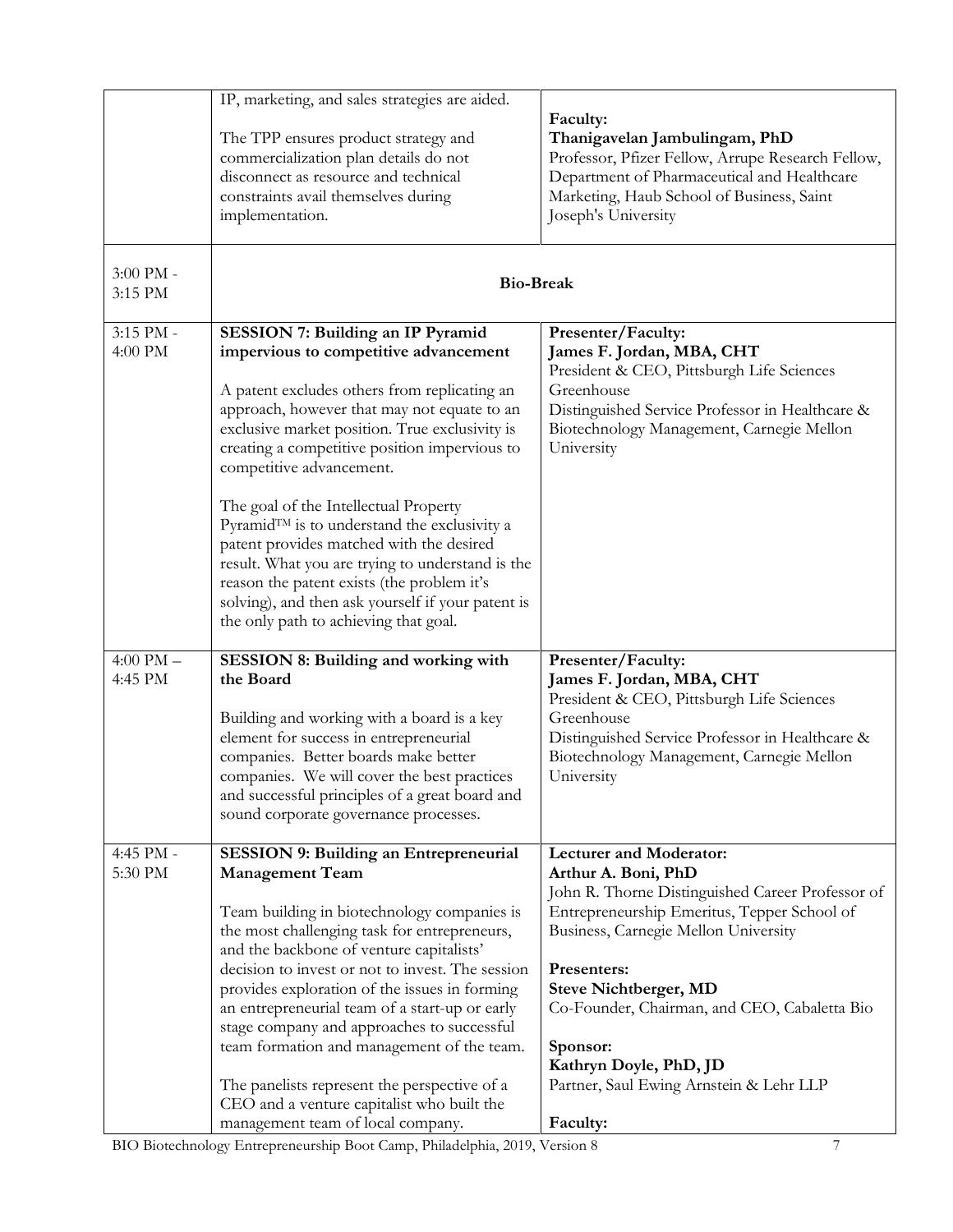|               | <b>Wendy DiCicco</b>                          |
|---------------|-----------------------------------------------|
|               | Board Member. Carmell Therapeutics            |
|               |                                               |
|               | Vivian Lee                                    |
|               | Managing Director, Aqua Partners LLC          |
|               |                                               |
|               | Harold Safferstein, PhD, JD, MBA              |
|               | Senior Vice President, Corporate Development, |
|               | Cognition Therapeutics                        |
|               |                                               |
|               | David Smith, JD                               |
|               | Of Counsel, Pepper Hamilton LLP               |
|               |                                               |
| $5:30$ PM $-$ | <b>Networking Reception</b>                   |
| 7:00 PM       |                                               |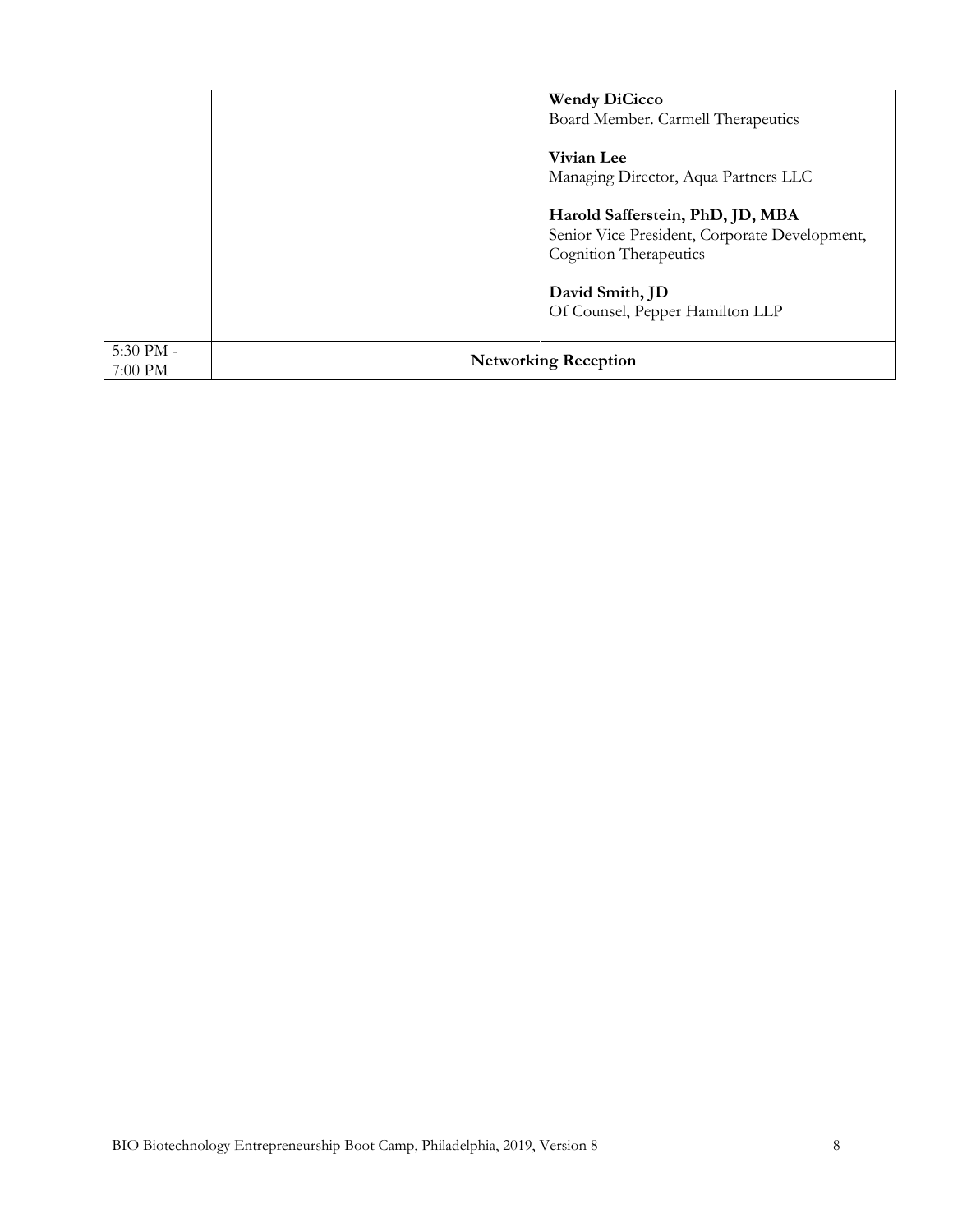| Monday, June 3, 2019 Program Schedule |                                                                                                                                                                                                                                                                                                                                                                                                                                                                                                                                                                                                                                                                                                                                                                                                                                                                                                                                                                                                                                                                                                                                                                |                                                                                                                                                                                                  |
|---------------------------------------|----------------------------------------------------------------------------------------------------------------------------------------------------------------------------------------------------------------------------------------------------------------------------------------------------------------------------------------------------------------------------------------------------------------------------------------------------------------------------------------------------------------------------------------------------------------------------------------------------------------------------------------------------------------------------------------------------------------------------------------------------------------------------------------------------------------------------------------------------------------------------------------------------------------------------------------------------------------------------------------------------------------------------------------------------------------------------------------------------------------------------------------------------------------|--------------------------------------------------------------------------------------------------------------------------------------------------------------------------------------------------|
| 8:30 AM -<br>$9:00~\mathrm{AM}$       | <b>Registration &amp; Continental Breakfast</b>                                                                                                                                                                                                                                                                                                                                                                                                                                                                                                                                                                                                                                                                                                                                                                                                                                                                                                                                                                                                                                                                                                                |                                                                                                                                                                                                  |
| $9:00$ AM -<br>9:40 AM                | <b>SESSION 10: The Business Plan and Pitch</b><br>in the Fund-Raising Process<br>Experienced entrepreneurs and their investors<br>openly recognize that within a year of<br>operating, few companies resemble their<br>original business plan. Business plans and the<br>accompanying pitch, however, provide the<br>starting point of a shared vision and evidence<br>that the founding team can reach a consensus<br>in the business and technology development<br>planning process and the resources required to<br>meet critical milestones. The session provides<br>a framework for developing a pitch to<br>investors/partners, and the essentials of a<br>business plan.                                                                                                                                                                                                                                                                                                                                                                                                                                                                                | <b>Moderator and Lecturer:</b><br>Arthur A. Boni, PhD<br>John R. Thorne Distinguished Career Professor of<br>Entrepreneurship Emeritus, Tepper School of<br>Business, Carnegie Mellon University |
| $9:40$ AM $-$<br>10:00 AM             | <b>SESSION 11: Leveraging Resources of</b><br>Partners to Optimize Value Creation and<br>Capture<br>The Business Model contains all elements<br>required by a firm to create, deliver, and<br>capture value. In developing and validating<br>the business model elements, the firm can<br>leverage the resources and channels of<br>partners across the value chain and share the<br>value created and delivered with others.<br>Creative partnering can be used to reduce the<br>risk profile and also reduce capital<br>requirements for the firm as it evolves through<br>the commercialization, testing, and go-to-<br>market phases. In the last decade or so, this<br>open innovation approach has been used<br>extensively in the biopharma and medtech<br>community to commercialize using both<br>internal and external resources. In effect, the<br>firm "rents" elements of the business model<br>from others. This session is designed to<br>introduce and rationalize "Open Innovation<br>101" for early-stage companies and<br>complements the Lean Startup model to more<br>efficiently validate product/market fit via<br>creative partnering. | <b>Moderator and Lecturer:</b><br>Arthur A. Boni, PhD<br>John R. Thorne Distinguished Career Professor of<br>Entrepreneurship Emeritus, Tepper School of<br>Business, Carnegie Mellon University |
| 10:00 AM-<br>10:15 AM                 |                                                                                                                                                                                                                                                                                                                                                                                                                                                                                                                                                                                                                                                                                                                                                                                                                                                                                                                                                                                                                                                                                                                                                                | <b>Break-out with refreshments for Group Discussions</b>                                                                                                                                         |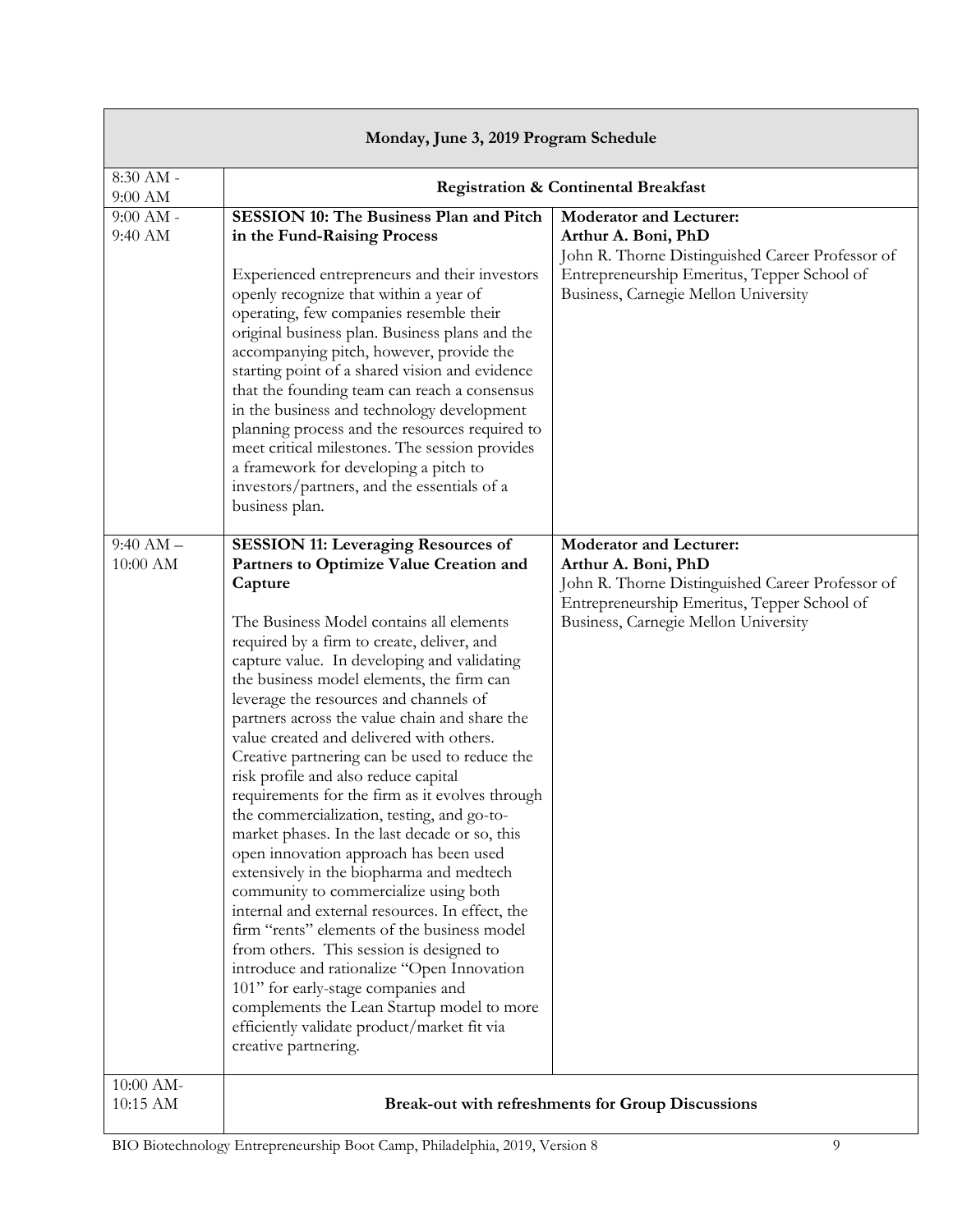| $10:15$ AM $\text{-}$<br>10:45 AM | <b>SESSION 12: Group &amp; Presentations</b><br>Utilizing the worksheet provided, students will<br>discuss and identify the areas where<br>partnerships could either accelerate, de-risk, or<br>deepen domain relationships. Utilizing group<br>discussions, gather potential partners and<br>introductions.                                                                                                                                                                                                                                                                                                     | Moderator:<br>Stephen M. Sammut, MBA<br>Senior Fellow, Health Care Management and<br>Lecturer, Entrepreneurship, Wharton School,<br>University of Pennsylvania                                                                                                                                                                                                                                                                                                                                                                 |
|-----------------------------------|------------------------------------------------------------------------------------------------------------------------------------------------------------------------------------------------------------------------------------------------------------------------------------------------------------------------------------------------------------------------------------------------------------------------------------------------------------------------------------------------------------------------------------------------------------------------------------------------------------------|--------------------------------------------------------------------------------------------------------------------------------------------------------------------------------------------------------------------------------------------------------------------------------------------------------------------------------------------------------------------------------------------------------------------------------------------------------------------------------------------------------------------------------|
|                                   | Two volunteers will take 15 minutes each to<br>discuss their strategies.                                                                                                                                                                                                                                                                                                                                                                                                                                                                                                                                         |                                                                                                                                                                                                                                                                                                                                                                                                                                                                                                                                |
| $10:45$ AM -<br>11:45 AM          | <b>SESSION 13: Building Your Capitalization</b><br><b>Strategy</b><br>A start-up requires the continuous alignment<br>of customer, investor, and acquirer's objectives<br>and concerns. Investors fund the journey, and<br>a poorly planned and ill-provisioned journey<br>increases the probability of failure.<br>This discussion will center around the<br>customer (who in this case is the investor) so<br>students can understand their needs, timing,<br>and investment criteria.<br>- Non-Dilutive Funding - NIH<br>- Angels<br>- Corporate Venture Capital<br>- Venture Capital<br>- Corporate Partners | Moderator:<br>Stephen M. Sammut, MBA<br>Senior Fellow, Health Care Management and<br>Lecturer, Entrepreneurship, Wharton School,<br>University of Pennsylvania<br>Faculty:<br>Steven M. Ferguson, MBA, CLP<br>Deputy Director, Licensing and Entrepreneurship,<br>National Institutes of Health<br>James Foley, PhD<br>CEO, Aqua Partners<br>Former head of Business Development, Bristol<br>Myers Squibb<br>David Smith, JD<br>Of Counsel, Pepper Hamilton LLP<br>Wei Wu, PhD<br>Healthcare Investment Director, BOE Ventures |
| 11:45 AM -<br>12:30 PM            |                                                                                                                                                                                                                                                                                                                                                                                                                                                                                                                                                                                                                  | Lunch Box in Room                                                                                                                                                                                                                                                                                                                                                                                                                                                                                                              |
| 12:30 PM $-$<br>1:30 PM           | <b>SESSION 14: Pre-seed/Seed Funding</b><br>Pitch<br>The facilitator will give a brief introduction on<br>the phases of private equity funding.<br>Companies need to be aware of the<br>expectations of investors for each phase and<br>also learn to handle objections. For example, if<br>a pre-seed funder is asking you for human<br>data, they either aren't a pre-seed funder, or<br>they are using the objection to avoid investing<br>or providing feedback.<br>In this segment, two companies will present                                                                                              | Moderator:<br>Harold Safferstein, PhD, JD, MBA<br>Senior Vice President, Corporate Development,<br>Cognition Therapeutics<br>Presenters:<br>Mahesh Narayanan<br>President and CEO, PepVax, Inc.<br>Michael Nelson, JD<br>Chief Executive Officer and Co-Founder,<br>Intrommune Therapeutics<br>Sponsor:<br><b>Wendy DiCicco</b>                                                                                                                                                                                                |
|                                   | their investor pitch and receive feedback<br>appropriate to their investment phase.                                                                                                                                                                                                                                                                                                                                                                                                                                                                                                                              | Board Member, Carmell Therapeutics                                                                                                                                                                                                                                                                                                                                                                                                                                                                                             |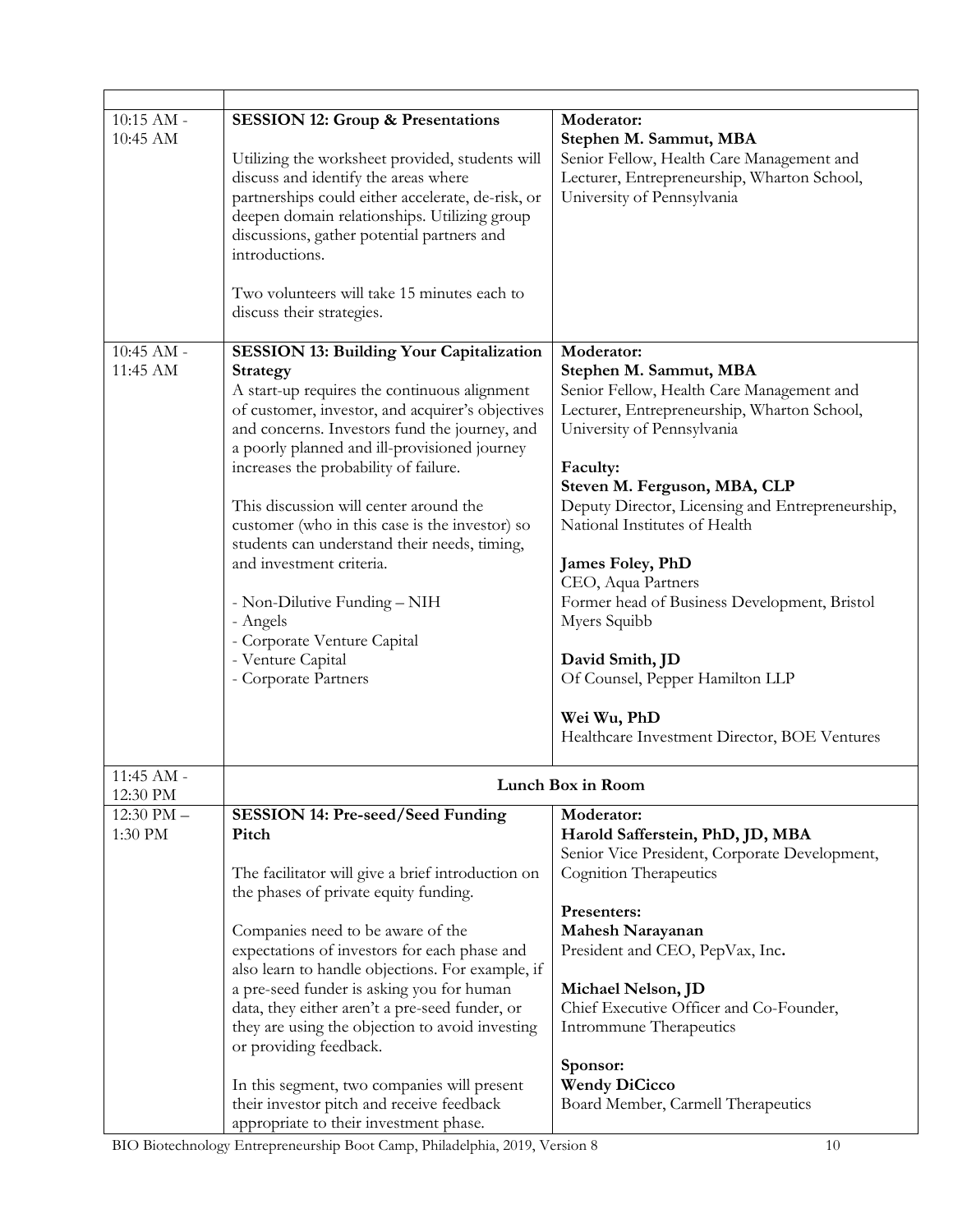|               |                                                                                        | Faculty:                                                                              |
|---------------|----------------------------------------------------------------------------------------|---------------------------------------------------------------------------------------|
|               |                                                                                        | <b>Wendy DiCicco</b>                                                                  |
|               |                                                                                        | Board Member, Carmell Therapeutics                                                    |
|               |                                                                                        | James Foley, PhD<br>CEO Aqua Partners<br>Former head of Business Development, Bristol |
|               |                                                                                        | Myers Squib                                                                           |
|               |                                                                                        |                                                                                       |
|               |                                                                                        | Wei Wu, PhD<br>Healthcare Investment Director, BOE Ventures                           |
| 1:30 PM $-$   | <b>SESSION 15: Defining your Exit Triggers</b>                                         | Lecturer:                                                                             |
| 2:00 PM       |                                                                                        | James F. Jordan, MBA, CHT                                                             |
|               | Running out of cash can be caused by a poorly                                          | President & CEO, Pittsburgh Life Sciences                                             |
|               | planned and ill-provisioned journey. Startups                                          | Greenhouse                                                                            |
|               | frequently run out of cash when they mis-plan                                          | Distinguished Service Professor in Healthcare &                                       |
|               | their exit. This discussion will offer you a tool                                      | Biotechnology Management, Carnegie Mellon                                             |
|               | to aid in your planning.                                                               | University                                                                            |
|               |                                                                                        |                                                                                       |
| $2:00$ PM $-$ | <b>SESSION 16: Early-Stage Funding Pitch</b>                                           | Moderator:                                                                            |
| 2:45 PM       |                                                                                        | Kathryn Doyle, PhD, JD                                                                |
|               | Early-stage valuation points are frequently                                            | Partner, Saul Ewing Arnstein & Lehr LLP                                               |
|               | aligned with Phase II clinical trial inflection                                        |                                                                                       |
|               | points from an investor perspective.                                                   | Presenter:                                                                            |
|               | Additionally, the probability of strategic<br>investors and a milestone-based exit are | Jessica M. Gibson, MBA                                                                |
|               | available. This requires a pitch that satisfies a                                      | CEO and Co-Founder, Ariel Precision Medicine                                          |
|               | broader audience.                                                                      | Sponsor:                                                                              |
|               |                                                                                        | Harold Safferstein, PhD, JD, MBA                                                      |
|               | In this segment, a company will present its                                            | Senior Vice President, Corporate Development,                                         |
|               | investor pitch and receive feedback<br>appropriate to their investment phase.          | Cognition Therapeutics                                                                |
|               |                                                                                        | Faculty:                                                                              |
|               |                                                                                        | <b>Wendy DiCicco</b>                                                                  |
|               |                                                                                        | Board Member, Carmell Therapeutics                                                    |
|               |                                                                                        |                                                                                       |
|               |                                                                                        | James Foley, PhD                                                                      |
|               |                                                                                        | CEO Aqua Partners                                                                     |
|               |                                                                                        | Former head of Business Development, Bristol                                          |
|               |                                                                                        | Myers Squibb                                                                          |
|               |                                                                                        | Wei Wu, PhD                                                                           |
|               |                                                                                        | Healthcare Investment Director, BOE Ventures                                          |
| 2:45 PM -     |                                                                                        |                                                                                       |
| 3:00 PM       | <b>Break-out with refreshment for Group Discussions</b>                                |                                                                                       |
| $3:00$ PM $-$ | <b>SESSION 17: Group &amp; Presentations</b>                                           | Moderator:                                                                            |
| 3:45 PM       |                                                                                        | Kathryn Doyle, PhD, JD                                                                |
|               | Utilizing the feedback given during the two                                            | Partner, Saul Ewing Arnstein & Lehr LLP                                               |
|               | investor pitches, students will discuss and                                            |                                                                                       |
|               | identify areas of improvement in their pitches.                                        |                                                                                       |
|               | Two volunteers will take 15 minutes each to                                            |                                                                                       |
|               | discuss their strategies.                                                              |                                                                                       |